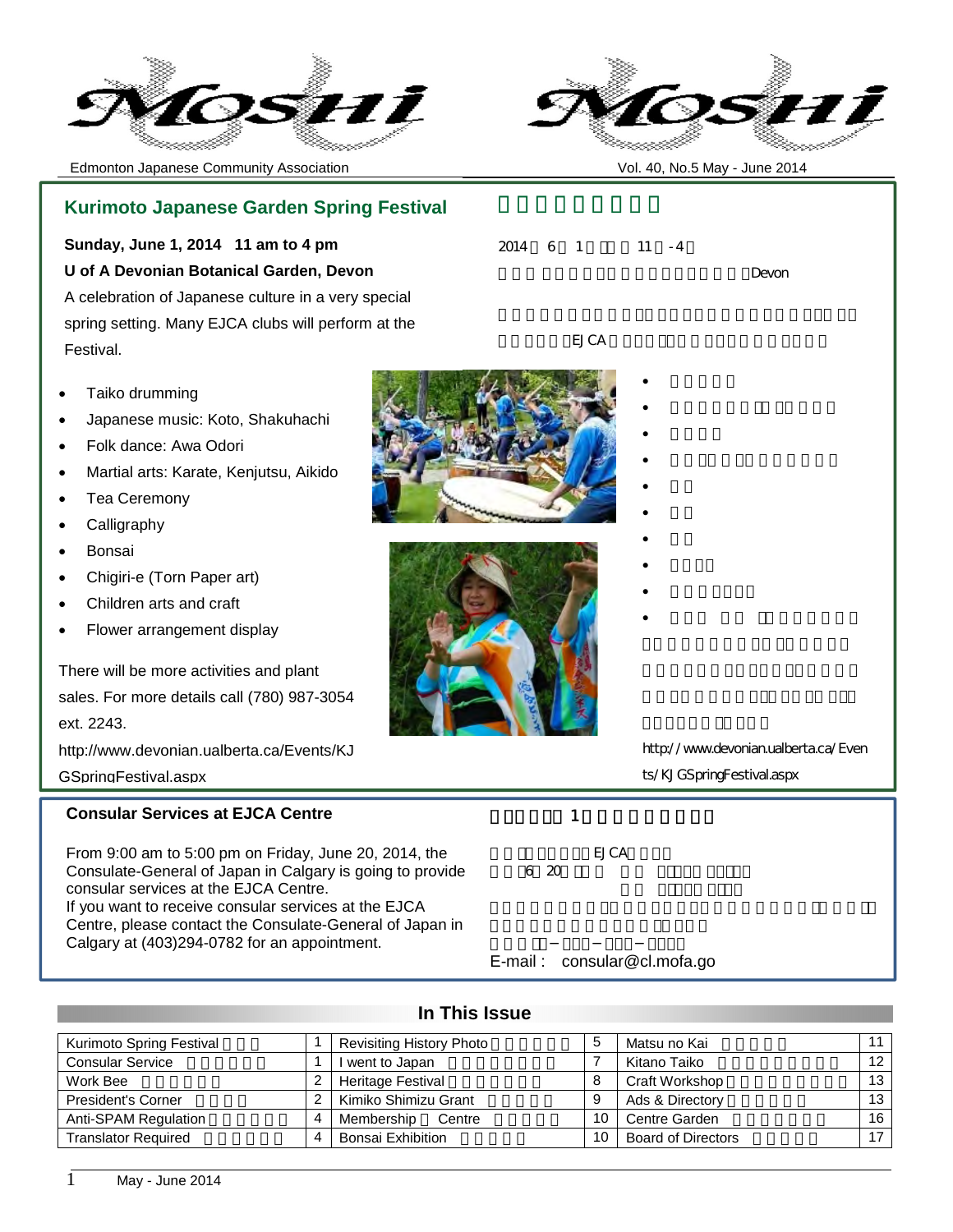### **EJCA Work Bee 2014** by John Priegert

The Centre cleanup this year is on June 14, from 9AM to Noon, followed by a quick lunch for the volunteers. The event was very successful last year, so let's do it again!

As in past years, there will be a job list, so you can sign up for something that you would like to clean. Cleaning supplies and rubber gloves are provided, but please bring an apron if you wish. We must be done by 1PM, as a memorial service for a member is planned for the afternoon.

Please let John the Manager know that you are coming, so that enough lunch can be purchased. Email office@ejca.org, or telephone 780-466-8166. The Board asks that each member club or group make sure that someone attends, as this is a community event.

## **President's Corner** by David Mitsui

8166

#### **Happy Spring and Welcome the Construction Season!**

We thought that winter would never end...but spring is finally here! That is the good news. The bad news is that in Edmonton, we have 2 seasons….winter season and construction season. For the Argyll Community and those accessing the Argyll community hall, road and sidewalk rehabilitation is going to commence shortly and will create detours throughout the community. As well, sidewalk construction directly in front of the Argyll Community Hall will permanently eliminate parking in front of the hall and directly to the north along the access road all the way to the main parking lot. So be prepared for dirt and dust and noise and inconvenience throughout the construction season. We also anticipate parking in general will be challenging especially when there are multiple activities occurring simultaneously in and around the community hall.

### **EJCA Board Retreat and Visioning: Members to be surveyed**

Your EJCA Board has been working with a Facilitator from Alberta Culture to determine the Association's vision and mission, and will be reviewing its current programs and services being offered. Within the next couple of months, members will receive an email from the Board asking you to provide feedback to the Board regarding your overall satisfaction with the current programs and services and suggestions and ideas for new initiatives. Your input is valuable and very much appreciated. Those members with no access to electronic communication will be mailed the survey. We will report the results and action plans to the membership at the AGM on October 19, 2014.

### **Resignation of Stephanie Bozzer**

It is with regret that the EJCA Board accepted Stephanie Bozzer's resignation from the Board. Stephanie is the *…continue to the next page*  Email office@ejca.org, o 780-466-

 $EJCA$ EJCA **ELLET** 

257-7124 email: lana.gagnon@gmail.com

 $(780)$ 

 $\cdots$ 

EJCA 2012 PEJCA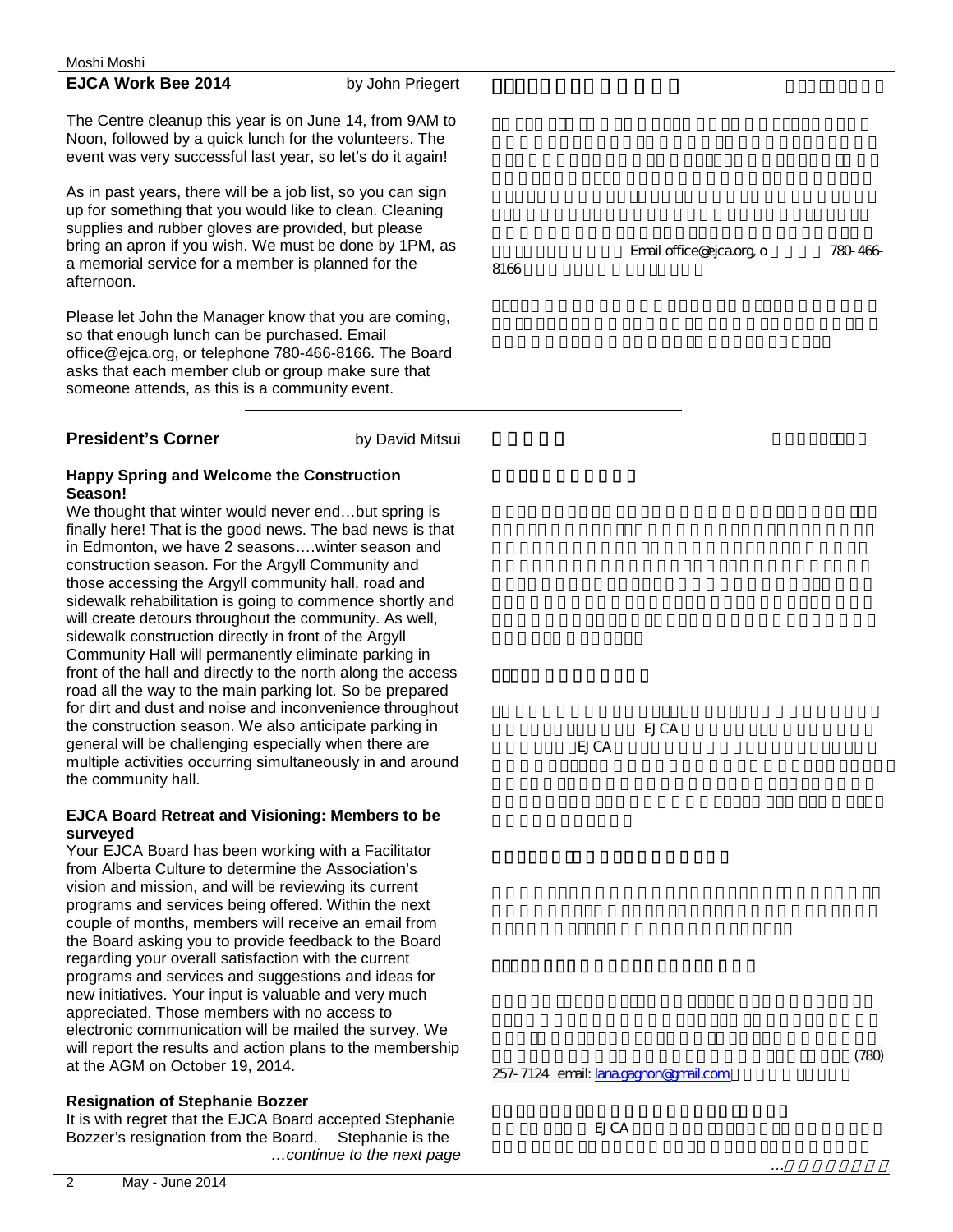*…from the previous page* 

Past-President and indicated that she could no longer commit to the Board due to work demands. We wish Stephanie much success and hope to see her at our future events.

## **ACL Playground Fund-Raising Event: Sunday, June 8, 2014**

The Argyll Community League and the ACL Playground Committee are in the planning stages of re-developing the playground and want your input. They are organizing a Playground Fund-Raising BBQ Event on Sunday, June 8, 2014. Please contact ACL Events Chairperson, Lana Gagnon for more information (780.257.7124; email: lana.gagnon@gmail.com).

## **Casino Volunteer Appreciation BBQ : Saturday, July 5, 2014**

In March and April 2014, both ACL and EJCA held their respective casinos to raise money to support their association programs. The casinos operate on volunteer labour and both organizations were fortunate to have many members and friends come out to support this major fund-raising effort. To show our appreciation to those chip runners, bankers, cashiers, count room personnel, and General Manager and Alternate Manager, we are hosting a joint EJCA and ACL Appreciation BBQ on Saturday, July 5, 2014 for all Casino Volunteers, spouse and dependent children living at home….SAVE THE DATE!

Time: 4:30 pm with supper at 5:30 pm RSVP to Alice (780) 465 – 7687 by Friday, June 20, 2014 with the number of adults and children attending. Please notify if a vegetrian choice is required.

### **International Manga Award: Closing deadline Saturday, May 31, 2014**

For those interested, there is a call for submissions of the Eighth International Manga Award. The International Manga Award was established in May 2007 upon the initiative of then-Minister for Foreign Affairs Mr. Taro Aso with the aim of awarding Manga creators who contribute to the spread of Manga culture overseas and international cultural exchange through Manga. The award has been held every year since its establishment.

They are open for entries from Tuesday, April  $15<sup>th</sup>$  to Saturday, May 31<sup>st</sup> For details on how to enter, and a download of

guidelines please

visit: http://www.mofa.go.jp/p\_pd/ca\_opr/page22e\_00034 5.html

### **5th Annual Ghost Town Bus Tour – August 25 to 29, 2014**

The Nikkei Cultural Society of Lethbridge & Area announces the 5th Annual Ghost Town Bus Tour which  $(780)$  465 – 7687

http://www.mofa.go.jp/p\_pd/ca\_opr/page22e\_000345.html

 $\ldots$ 

Pastor George Takashima 403-328-0156 E-Mail: gptak@shaw.ca



The fountain in the EJCA garden is now running, and is being enjoyed by many people and birds.

 $\rightarrow$  will take place in August from Monday the 25th to Friday the 29th. The tour begins and ends in Lethbridge. This guided study tour will accept only 36 participants ... on a first come basis. To date, we have a dozen people registered, seven of them from the Toronto area.

In the past four tours, we have noted that many of our participants were Caucasians who were interested in hearing and learning about the plight of Canadians of Japanese ancestry and their internment experiences during the World War II.

For more information, please contact Pastor George Takashima at 403-328-0156 or E-Mail: gptak@shaw.ca.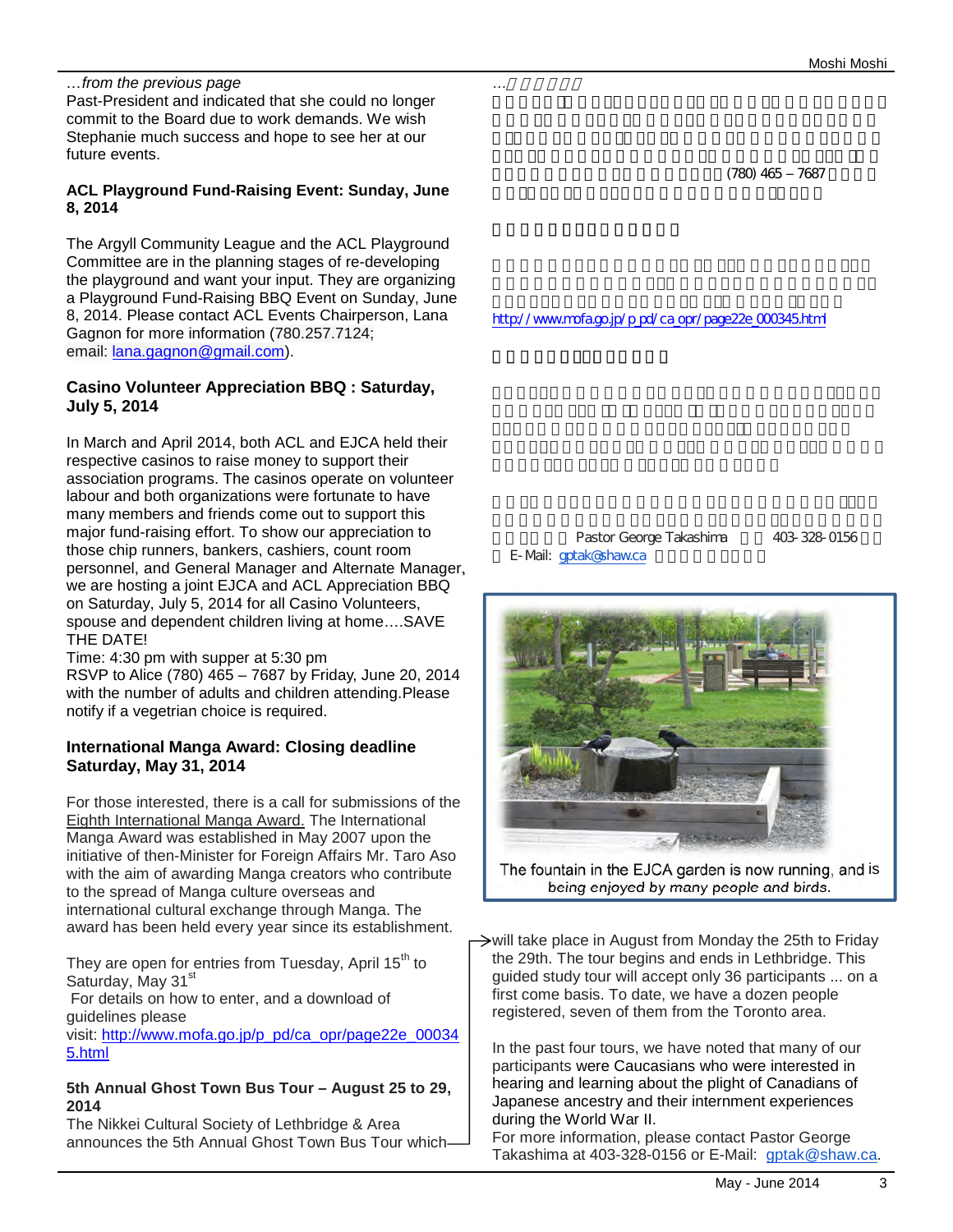# **CANADA'S NEW ANTI-SPAM LEGISLATION (CASL)** by David Mitsui

CASL or Bill c-28 is Canada's new anti-spam law and comes into effect on July 1, 2014. This legislation impacts how all organizations, including not-for-profit organizations such as EJCA, engage in electronic communication and marketing by prohibiting the transmission of a "Commercial Electronic Message" (CEM) to an electronic address unless the recipient has already consented to the receipt of the CEM.

A CEM is any message sent by any electronic means that has as its purpose to encourage participation in a commercial activity. A commercial activity can be any transaction, act or conduct that is of a commercial character whether or not there is an expectation of profit. This broad definition of a CEM indicates that non-forprofit organizations are included in this definition. Commercial activity includes but is not limited to emails requesting donations, seeking volunteers, or promoting ticket sales, events, and the organization's work. CEMs may only be sent with the recipient's express or implied consent. Express consent may be obtained either orally or in writing and must be done on an opt-in basis. A request for this consent must include the purpose for which consent is being sought, the sender's identifying and contact information, and notice that the receiver can withdraw their consent at any time. Implied consent exists if the receiver of the CEM has an existing business relationship with the sender or a non-business relationship (recipient was a member in the preceding 2 years), or the recipient's email address is published (for example, on a website), or was disclosed to the sender.

There are also a number of exemptions to the CASL. This includes if a "family" or personal relationship exists (ie "Send to a Friend") and this extends to anyone met in person and with whom a two-way communication has taken place within the previous 2 years. Other exemptions include replying to a request for a quotation, confirming a transaction, information about warranty on registered products, and fundraising by registered charities and political parties to name a few. The CASL provides an initial 3-year transition period for non-profit organizations to obtain express consent from their donors, volunteers and members. During this period, implied consent will exist between the organization and these individuals. This transition period ends July 1, 2017. EJCA will be addressing CASL requirements over the next year to ensure that our Association is compliant and will be requesting members to indicate their express consent to continue to receive CEM's from EJCA via email.

# **Translators Required** History Project EJCA History Project requires four volunteers who will translate Japanese survey responses to English. If you can volunteer your time in June for about 1 day, please contact Sanae at sanaeohki@shaw.ca by May 31. EJCA History Project 2013  $\sim 4$  and  $\sim 6$  $\mathbf 1$ сыстановка  $\mathbf 1$  $5$   $31$ sanaeohki@shaw.ca.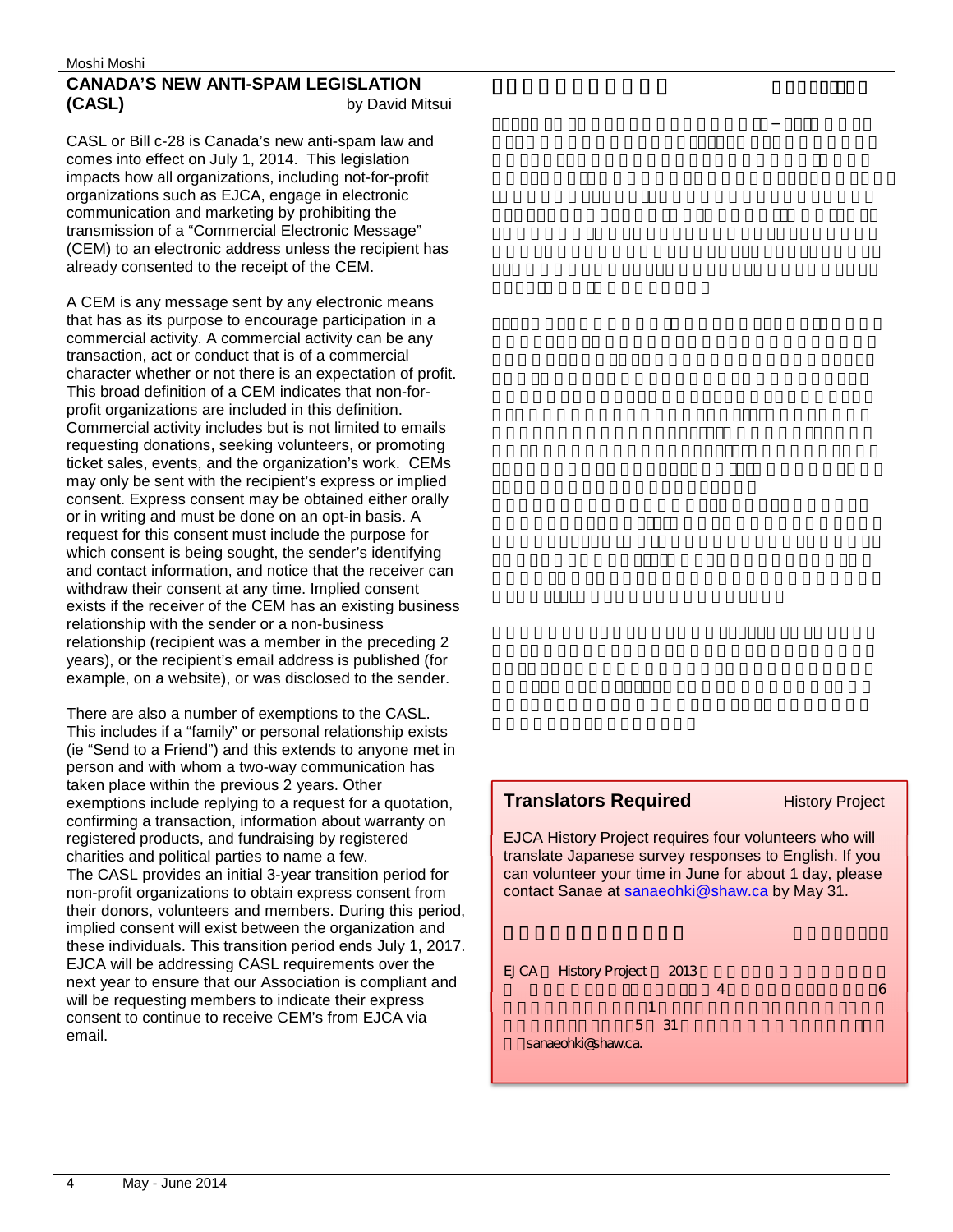# **Re-Visiting the History Unwritten in the Sepia Softness** by Daiyo Sawada



This photo, listed as #3 in the archives of the EJCA History Project, expresses with quiet respect the many ways in which Canadians of Japanese descent were *present* in the Edmonton area during the early post war era. Its size (8 x 13 inches), the fact that it is mounted, and its strong sepia tone invite a closer look.

Listed on the back are two items of information:

- 1. The "Title" of the photograph "Edmonton's Pioneer Generation of Japanese Canadians – 1947," and
- 2. The names of the fifteen people in the photograph.

Such information, because it enables historians to access more detailed information, is essential and perhaps sufficient to generate a history of the Japanese community. Indeed, the EJCA History Committee has collected volumes of such information.

However, history doesn't reside only in names and titles. For example, do the soft sepia tones mask the hardships endured, highlighting instead the subdued respect for fellow citizens embodied in the uniformity of their posing - - *almost* everyone is staring straight ahead, perhaps "dutifully" and perhaps as instructed? However, not everyone is "participating" in this way. Instead, one person is comfortably and perhaps unconsciously looking elsewhere -- almost as if she "knows" that she participates differently in this "fragment of history"?.

Notice too that almost all of the ladies have hats upon their heads, many fashionably decorated with flowers. Almost all, that is, but again, not all. Is there a reason why eight ladies participate in one way and one lady, the same lady, participates differently in this "photographic *…continue to the next page*   $1.$  $2.$ 

- このカタログ#3のEJCAでは戦後まで、1990年に1990年に1990年に1990年に1990年に1990年に1990年に1990年に1990年に1990年に1990年に1990年に1990年に<br>- 1990年に1990年に1990年に1990年に1990年に1990年に1990年に1990年に1990年に1990年に1990年に1990年に1990年に1990年に1990年に1990年に1990年に1990年

しょうかい … 次のページへの … 次のページへの … 次のページへの … 次のページへの … 次のページへの … 次のページへの … 次のページベル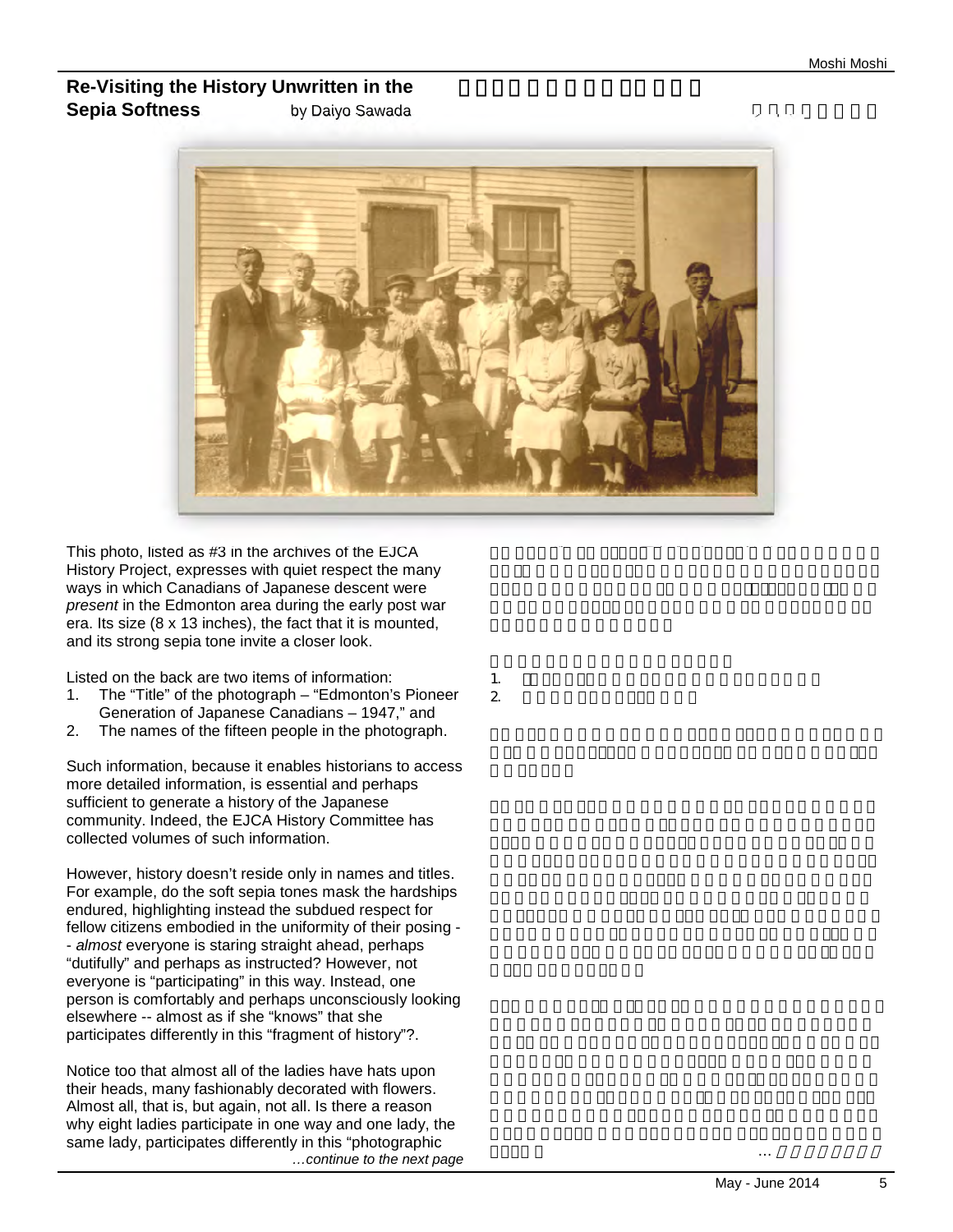*…from the previous page* 

moment"? Is the difference worth noticing, or is it merely a difference in "fashion" -- Just another trivial and inconsequential preference, like the difference between Facebook and Facetime?

 $\cdots$ 

Look again: Eight ladies are dressed in light colored tones that blend in with the light colored background. If the eight were standing together in front of the building would they "blend in" so completely they wouldn't be noticed at all – as if "not present" -- mere "blurry background"? One person, however, even though sitting, stands out in black. Just a random difference? Even sepia does not diminish the difference?

Is this a lovely sepia portrait of a beautiful "time"? Or is the "presentation in sepia" more a presentation of a faded non-presence – more a "betrayal" than a "portrayal"? Does the stark horizontality of the outer "skin" of the building in the background (likely the Alberta Avenue Community Hall) mask the blatant verticality of the "structure of the times" bereft as they were of any "aberration" in the "flatness" of the façade? Yes, the normal "accesses" are there: The customary windows and doors -- but they look as welcoming as black holes into an uninviting future. And yet this backdrop may have been deliberately and inevitably "chosen". A backdrop of what for what? A more promising future?

Are most of the participants doing their "thing" -- their level best to "blend in"? ONE, however, is not. She doesn't have to? Here's a telling metaphor: She comes into focus much like those 3-D *holographic* images popular in the 1970's that would "pop out" if you deliberately stared the blurry background into nothing.

So what has "popped out"? On the back of the photograph the lady in black is listed as "Mrs. Alexander". An internet search reveals that she is likely "Miss Elizabeth Alexander," born on May 07, 1870 in Prince Edward Island (where she attended Mt. Allison University) and passing away January 08, 1955 in Edmonton, Alberta. A "teaching missionary" she lived and worked in Japan for 38 years (1899-1937) initially arriving to "look after" a nephew but staying to do "educational and evangelistic" work in Hirosaki and Sapporo. Interestingly, her time in Japan coincided with the strident rise of militarism in Japan leading to open and violent conflict eventually with like-minded folk in the West. During this period, many Westerners living in Japan departed.

"Now" in 1947, the war having run its mean-spirited course, we have "Miss Alexander" in Edmonton, comfortably ensconced among Japanese. Is she ensconced in them or are they ensconced in her? What is "background" and what is "foreground"? Now in 2014, with militarism again rising in Japan, should we ask the same question? Can Sepia, now with a century of historical insight, render background as foresight?

 $\rightarrow$  Post Script: As historians, would it help to understand how 3-D images "pop out" of faded 2-D backgrounds (history)? After all, *photo-graphy* and *holo-graphy* are *metaphorically* similar but *technically* different. And remember, in holography a 3-D image does not and can not pop out unless the background is *faded to blur.* "Fade to Sepia" – the aesthetic of our time?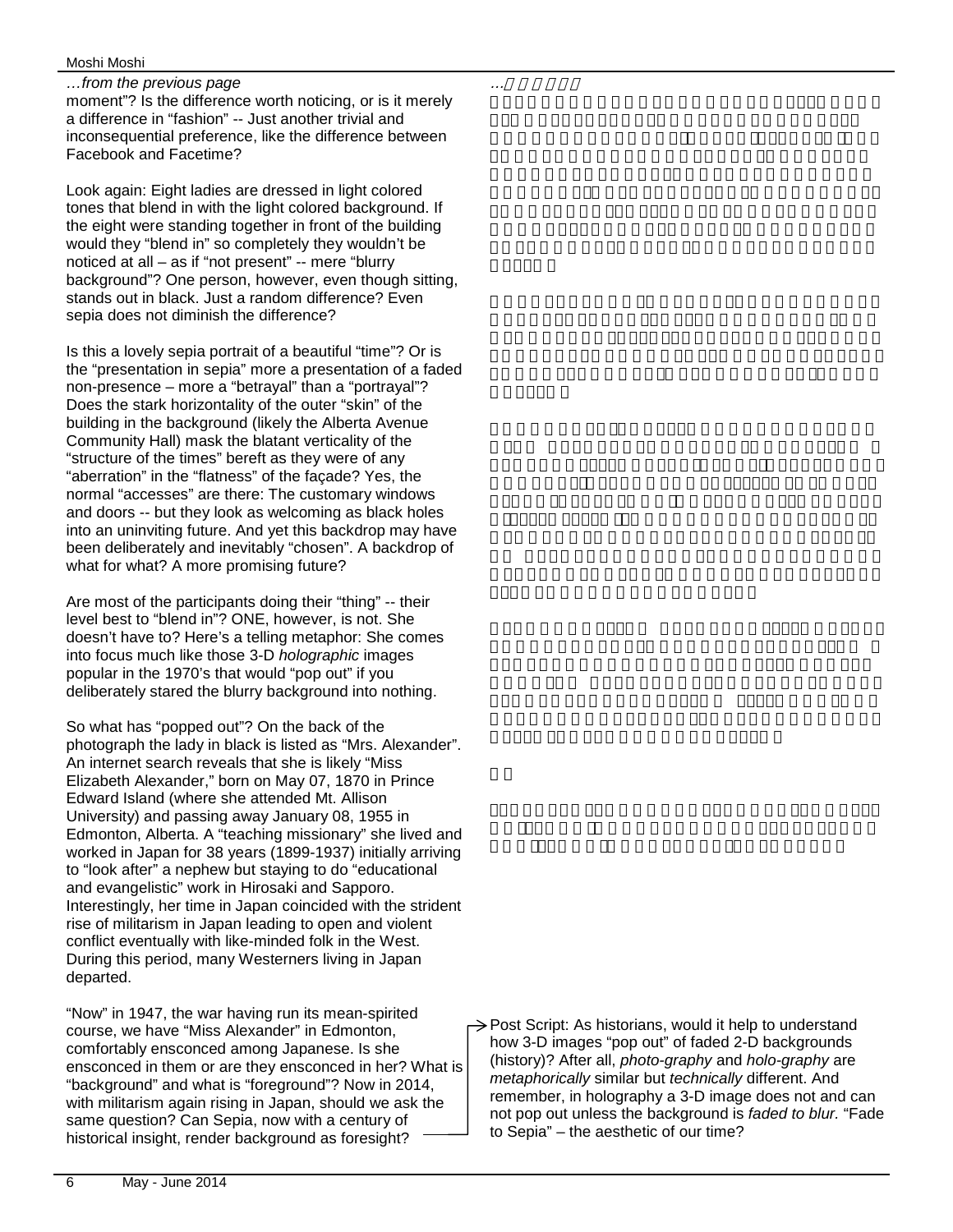#### **I went to Japan – Report 2** By Keiko Marumo

(Continued from my article in the March/April, 2014 Moshi Moshi)

In February 2014, I and my four other fellow delegates from Vancouver, Richmond, Toronto and Ottawa were given the opportunity to travel to Japan as participants of the Japan Canada Leadership Program (JCLP). Over 10 days, we were exposed to many aspects of Japanese culture, ranging from politics, religion, technology, history, industry, arts and education, and exchanged information with key leaders in each arena. By experiencing Japanese culture and society firsthand, we were able to gain a better understanding of our Japanese heritage and hope to use our appreciation to further promote Japanese culture in Canada in the future.

To say that I was excited to be recommended to participate in this program would be an understatement for several reasons. Firstly, I would have the opportunity to learn about my Japanese heritage. Despite being a Nisei, most of my cultural upbringing was influenced by my mother's French-Canadian heritage as opposed to my father's Japanese heritage. As a child I felt a disconnect between both cultures and had difficulty identifying with my Japanese background. I increased my knowledge of Japanese culture by participating and volunteering in the Edmonton Japanese Community Association, but never having lived in Japan or even in a Japanese household, I relied on the experiences of others. This program gave me the opportunity to experience Japanese culture and society first hand and allowed me to better understand the Japanese influences in my life.

The second reason I was excited for this trip was simply having the opportunity to travel to Japan. Not only would I experience a different culture, but I would be able to meet the people, eat the food, travel on the trains, visit the markets, pray at the temples and shrines and take in all that Japan offered. There was so much to learn and experience that my only regret was that I had to do it all in only 10 days! From the knowledge I gleaned through others, I was expecting the lights and crowds of Shibuya and Shinjuku, the traditional atmosphere of Kyoto and the general liveliness of the country, but it was the simple things that had the most surprising and profound effects on me during the visit. Things like looking in the opposite direction to cross the street, successfully ordering and paying for food on my own, or even learning how to operate the toilets! One of the visits planned through the JCLP was to Natori in the Miyagi Prefecture, one of the areas hit by the tsunami in March 2011. Seeing and hearing about the reconstruction efforts following the tsunami granted us a perspective of the disaster that could not be translated through television or news reports. Listening to the stories and seeing the resolve of the members of the community was awe-inspiring, humbling and emotional for us all.

Finally, I was thrilled to be able to share this experience *…continue to the next page* 



 $(20143)$ 

 $\mathbf{2}$ 

 $\cdots$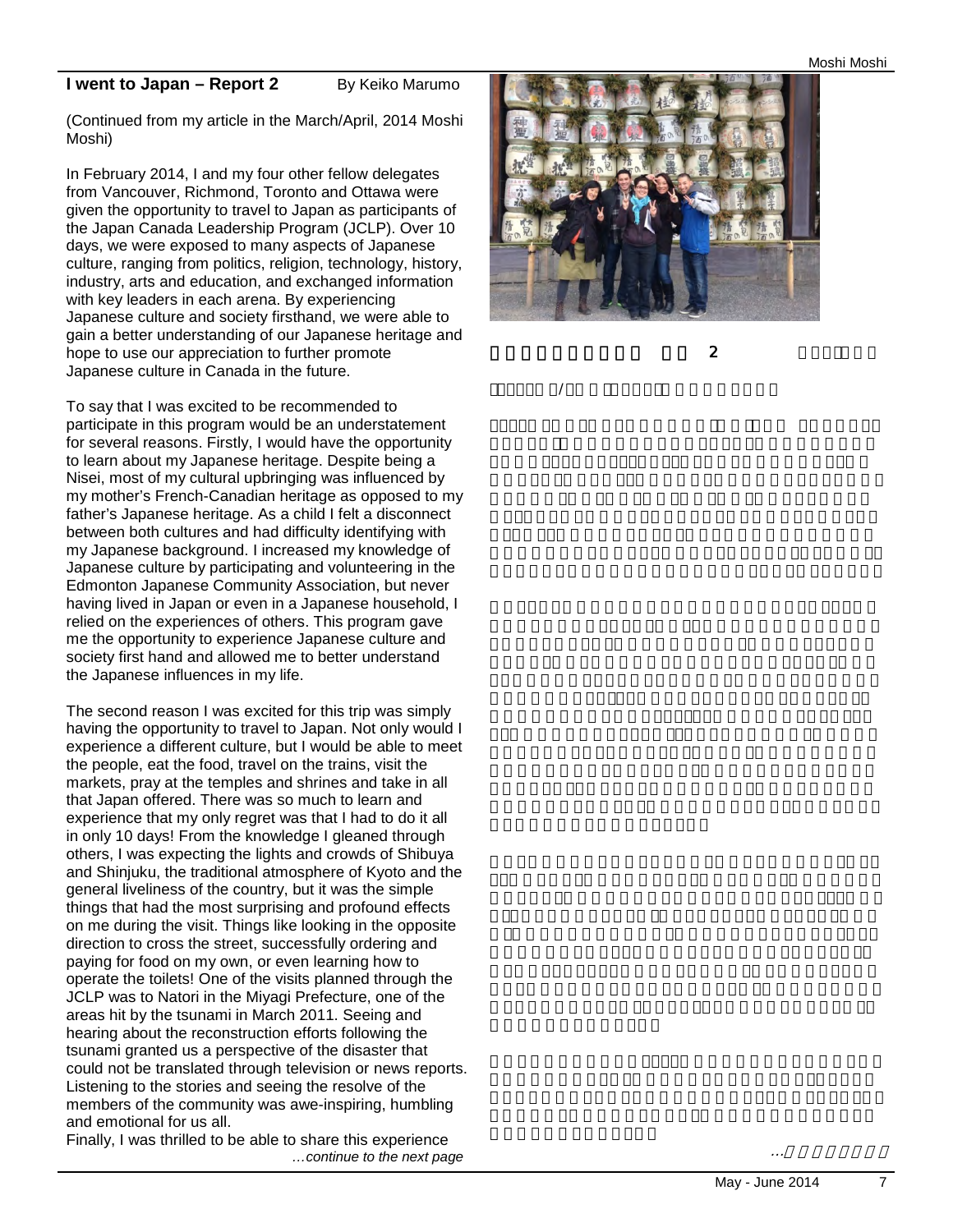*…from the previous page* 

with the other delegates. We all came from across Canada and with different backgrounds but we shared the same excitement to be participants in this program. It was a joy to travel with such a wonderful group of people and a pleasure to make such great memories with them! Some of my favourite moments were waking up at 3:30am to observe the tuna auctions at Tsukiji Market, getting lost in the train stations in Tokyo, learning English with the students at Masudanishi Elementary School, waving to the interactive screen like children at the Miraikan, and trying to not fidget during meditation at Taizo-in. The JCLP experience allowed us to form a special bond between us and despite the distances separating us now, I feel excited to use our relationship and experiences to help promote Japanese culture to others.

Some of the highlights of our trip included meeting Her Imperial Highness Princess Takamado, touring the National Diet of Japan, riding the Shinkansen, meeting the mayor of Natori and learning of the reconstruction plans, seeing maiko in Gion, and praying at the temples in Kyoto.

I really enjoyed my experience in Japan and I was sad when it was time to return to Canada. This trip was a profound experience for me in many ways. Each city has left its own impact on me: the vibrancy of Tokyo with its lights and crowds; the solitude of Natori with its empty foundations and industrious earthmovers; the

# **Less than 100 days to the Festival!** John Priegert

EJCA will participate in the Heritage Festival again this year and coordinate activities for the Japanese Pavilion.

I attended the final mandatory meeting of the Heritage Festival Association, and received the instructions for safe operation of the EJCA Pavilion. Rules for hand washing and food safety are getting stricter and stricter, to protect the public from health problems. New rules about music playing will fix past problems of sound interference.

Festival dates: Saturday, Sunday and Monday August 3, 4, 5

Location: William Hawrelak Park

- EJCA activities for June, July and August:
- · June and July: Recruiting volunteers
- Craft workshops (refer to page 13) Saturday, July 27, 2013: Volunteer training and other
- preparations
- Friday, August 2, 2013: Preparation of the site.
- · Saturday, Sunday and Monday, August 3, 4, 5 Preparation and participation
- Monday evening after closing, August 5: Clean up Please watch for communication from the planning committee. Many volunteers are required!

peacefulness of Kyoto with its traditional atmosphere. I  $\rightarrow$ feel that this trip has helped me reconnect with my Japanese heritage as I have a better understanding of the culture and an appreciation of its influence in my life. I hope to visit Japan in the future and discover more about my history.

 $\cdots$ 

EJCA  $\overline{C}$  $\,$ ,  $\,$ ,  $\,$  () EJCA · 6月、7月:7月27日(土):ボランティアのトレーニングとその他  $\bullet$  8月21日(金):日本館の準備 · 8月3日(土),4日(日),5日(月):当日の手伝い・片付け  $\bullet$  8月5日(月) $\bullet$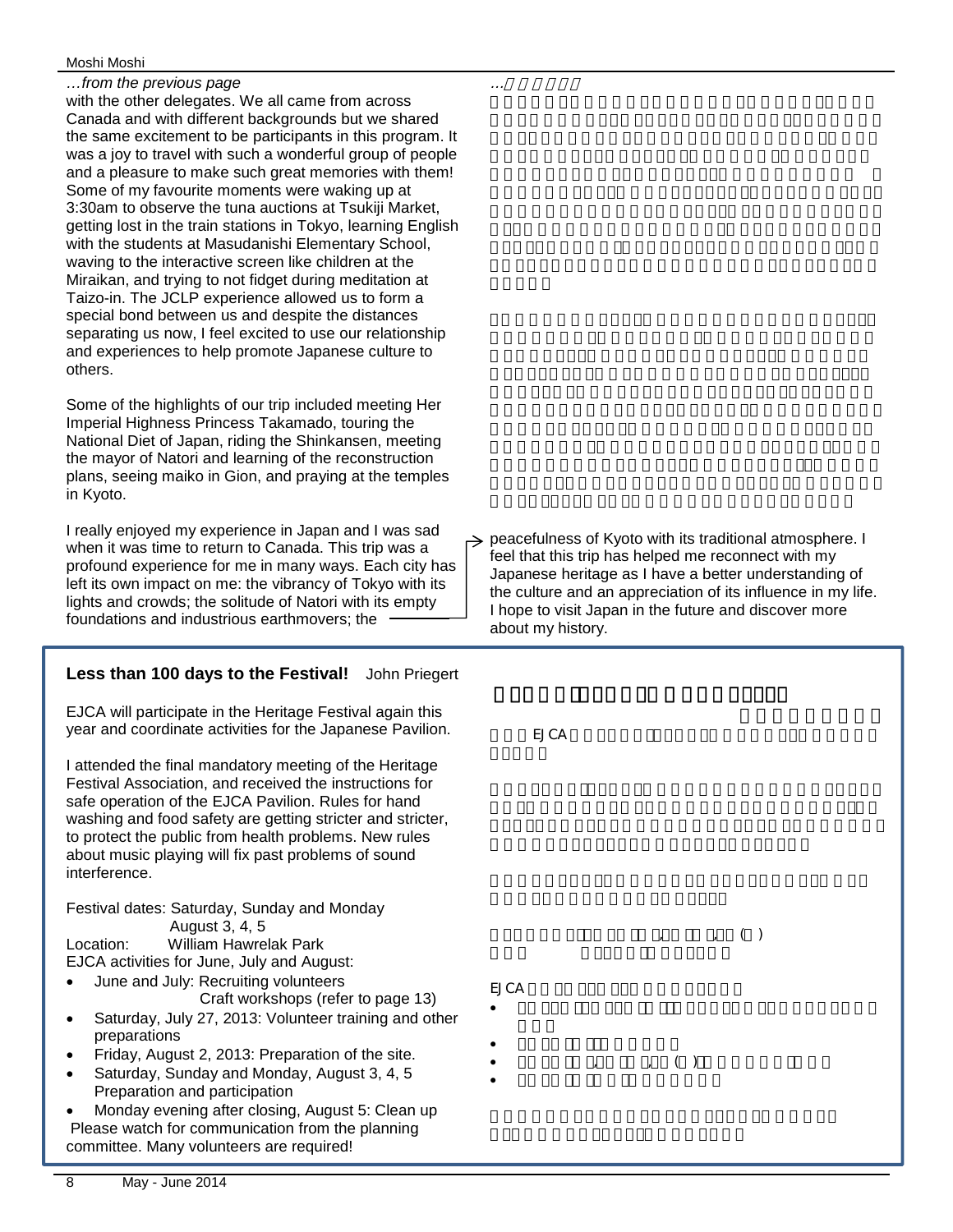$\overline{\phantom{a}}$ 

# **The Kimiko Shimizu Arts and Culture Development Grant** Michiko Kawashima

In February this year, the EJCA Keifukai calligraphy study group was given the honor of inviting master calligrapher Shiko Kataoka from Japan for a series of Edmonton workshops, supported by the EJCA's Kimiko Shimizu Arts and Culture Grant.

As fortunate as we were to take part in the exhilarating workshop, however, sadly, this was our last. Only a week after returning to Japan on March 2 from her successful tour of Vancouver and Edmonton, we received the news that Kataoka Sensei had suddenly passed away.

Preceding her visit to Edmonton, Kataoka Sensei gave a calligraphy performance in Vancouver on February 24 titled "Calligraphy, Lecture and Demonstration," cosponsored by the Consulate General of Japan in Vancouver, the Vancouver Keifukai and the University of British Columbia Asian Library.

Her presentation in Vancouver was well received, and Kataoka Sensei arrived in Edmonton in high spirits for her two-day workshops on February 26 and 27. On the first day, after correcting each of the Keifukai members' monthly assignments, Kataoka Sensei began the day's main task of creating a small *kakejiku* (traditional scroll often hung inside the home or at tea ceremonies). For this particular assignment, Kataoka Sensei brought with her from Japan many small blank kakejiku and exquisitely colored paper pieces, which we used to ornament the scrolls. We were then instructed to write our favorite haiku or *tanka* (a verse of thirty-one syllables) or song on the kakejiku using a small brush. Each member's work was a unique and personal effort, and the scrolls were later displayed on the EJCA walls.

The following day, Kataoka Sensei continued offering advice regarding our monthly homework assignments. She paid particular attention to the craft of *jyofuku,* that is, calligraphy inscribed on vertically-placed rectangular sheets of paper measuring roughly 0.35 by 1.36 m in size. After providing a short critique of work done by five members, she then proceeded to produce samples of her own work, in order to demonstrate the proper method employed in executing the jyofuku.

As this writing requires applying a very thick brush onto a large-sized sheet of paper, it was the perfect opportunity to witness firsthand, the subtle and difficult technique behind her artistry. Watching Kataoka Sensei's sheer intensity and focus as she faced each blank sheet of paper, followed by the energetic flow and command of each brush stroke, was both inspiring and breathtaking. This was a captivating lesson we will likely never forget.

Kataoka Sensei once wrote in the calligraphy journal *Bokusai*, "The calligraphy paper is our battlefield and an *…continue to the next page* 

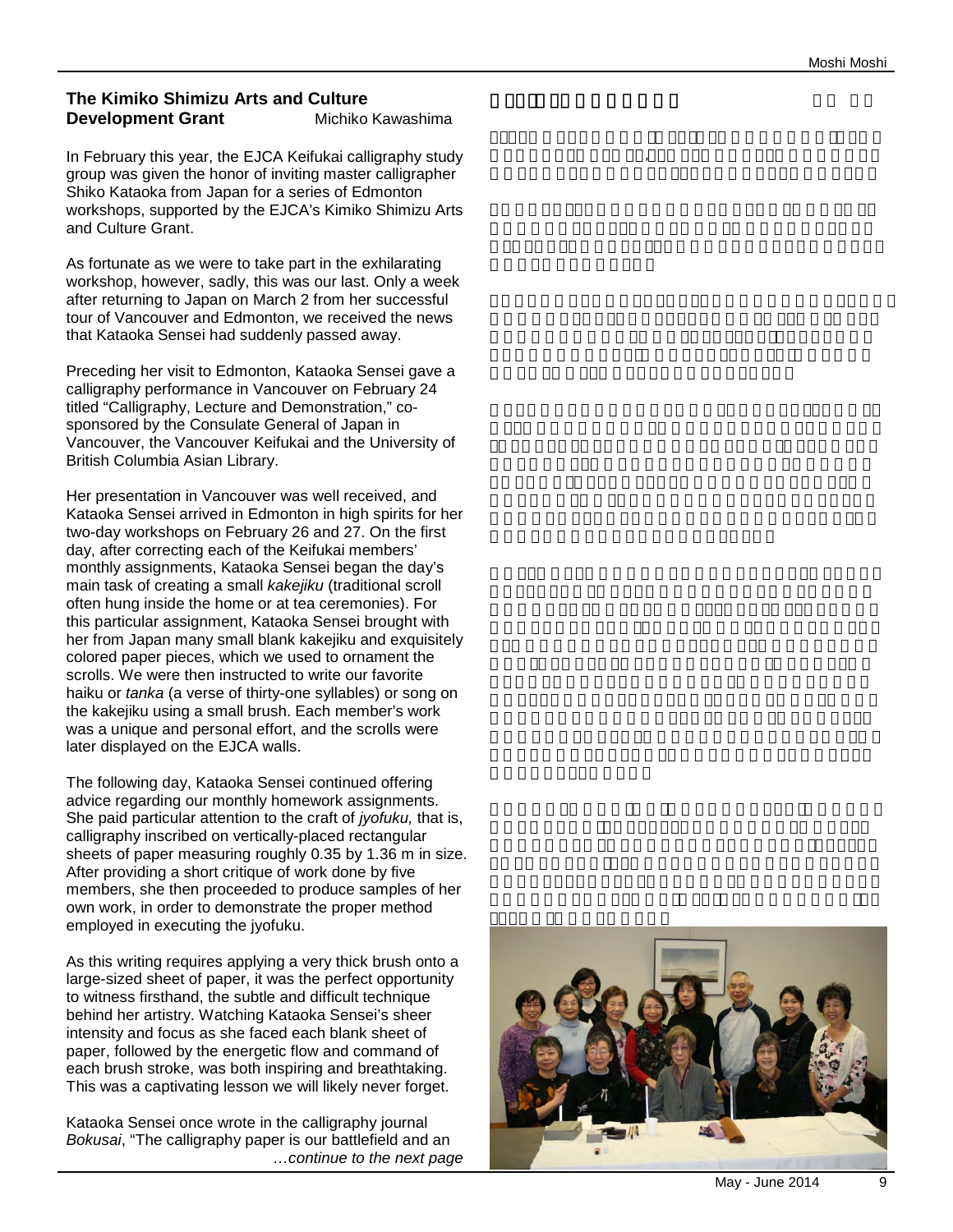### *…from the previous page*

arena for training." She persevered in her efforts to pursue the art of calligraphy to the end of her life. In its most recent February issue, she reiterated her thoughts that her artistry still had room for growth and that "I wish to train my spirit and improve my calligraphy skills even further."

We consider ourselves extremely fortunate to have been able to study calligraphy under a dedicated master like Kataoka Sensei. The instructions and inspiration we received from Kataoka Sensei on February 26 and 27 would not have been possible without support from the Kimiko Shimizu Arts and Culture Development Fund. For this, we would again sincerely wish to express our heartfelt gratitude to the EJCA.

# **EJCA Membership and Centre Utilization**

by Takashi Ohki

Ξ

 $\lambda$ 

The total number of memberships (count of family and individual memberships) at the end of December 2013. increased by 73 to 417 from 344 at the end of December 2012.

At the end of December 2013, the total of 628 people belonged to the EJCA, out of which 170 people (27%) were 70 years old and over. ("people" means a person, i.e. if one membership includes mother, father and a child, that is three people.)

The total of 188 (45%) memberships had at least one person of the Japanese ethnic origin.

The total of 17 clubs belonged to the EJCA at the end of December 2013, including the total of 270 people. Those clubs used the total of 1,404 hours of rooms available at the EJCA Centre in 2013.

Besides those clubs, EJCA committees (the EJCA Board, Cultural Programs, Japan Today, Japanese language classes, Library Committee, History Committee and Garden Committee, events that were planned by EJCA) used a total of 544 hours of available facility hours at the EJCA Centre.

i

# **The Second Annual Edmonton Bonsai Exhibition** by Les Dowdell

Come out and enjoy a display of bonsai trained by the members of the Bonsai Society of Edmonton. Date and Time: June 28 and 29, 10 am to 5 pm each day Place: Lounge 1 and 2, EJCA Centre 6750-88 Street, Edmonton Entry fee: \$5.00/person For further information, contact Les Dowdell at hokkoku@telusplanet.net or Ph. (780) 437-0530.





Several EJCA clubs will join the **Animethon** at MacEwan University City Centre Campus on August 8, 9, 10, 2014. More details will be in the July Moshi Moshi. Tea Ceremony Club is recruiting 2-3 assistants who will serve tea (if possible in Kimono) at the Tea Ceremony. If interested, contact Sanae: sanaeohki@shaw.ca

 $\sim$  3

 $\mathcal{L}_{\mathcal{A}}$ 

i

EJCA 8 8 9, 10

 $7$ 

 $2-3$ sanaeohki@shaw.ca

 $($ というのは、417 会員登録数の内では、417 会員登録に父母としてものは、417 会員登録に父母としてものは、417 会員登録に父母としてものは、417 会員登録に父母としてものは、417 会員登録に父母としてものは、417 会員登録に父母としてものは、417 会員登録に父母としてものは、417 会員登録に父母としてものは、417 会員登録に父母としてものは、417 会員登録に父母としてものは、417 会員登録に父母としてものは、41

> 6750-88 Street, Edmonton  $$500$

hokkoku@telusplanet.net  $(780)$  437-0530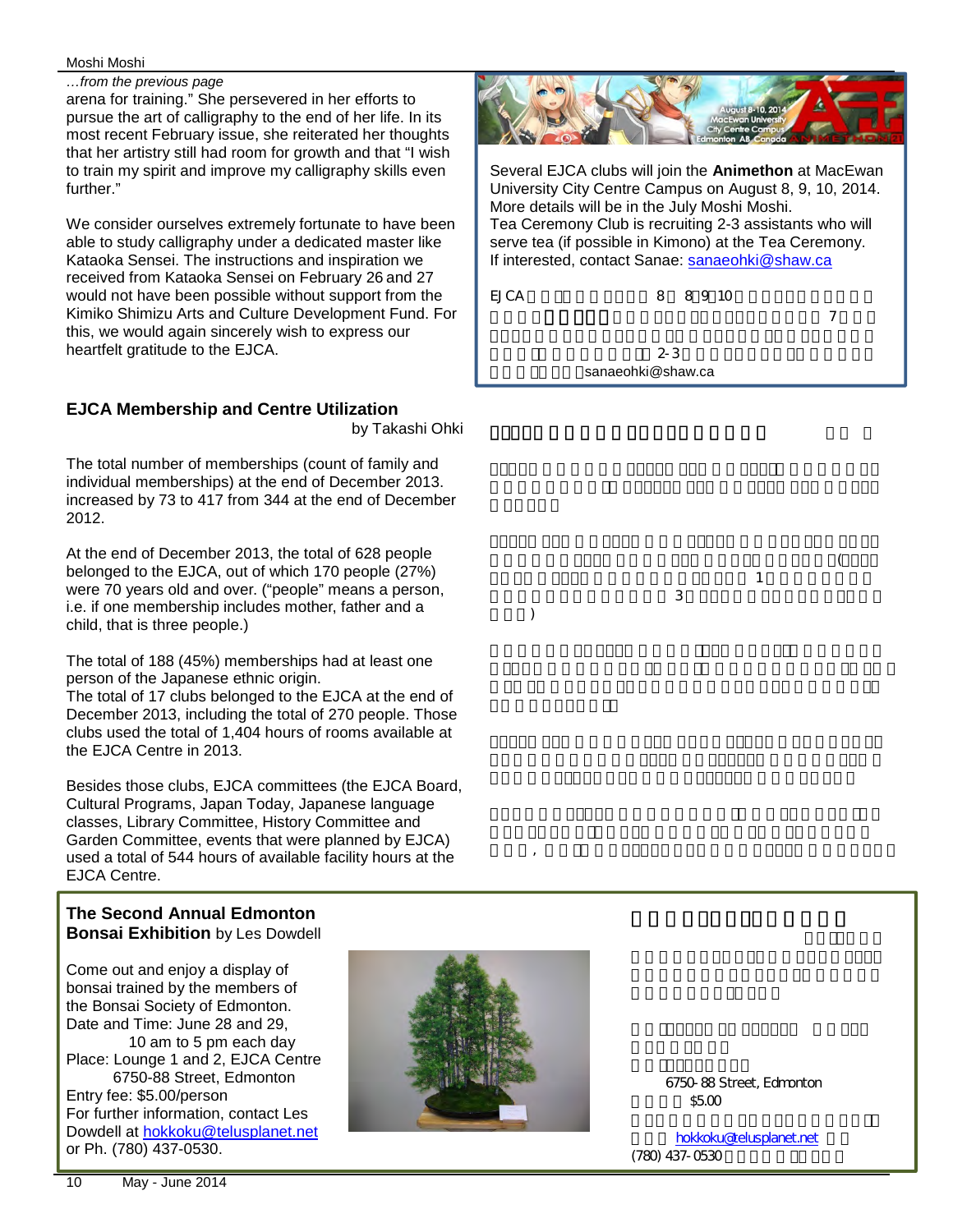# **Matsu no Kai (Seniors 55+ Plus) Spring Lunch and Bake Sale** by Louise & Peter Wong

The Matsu no Kai Club hosted their annual Spring Lunch & Bake Sale on Saturday, May 3<sup>rd</sup>, 2014. The weather was quite reasonable and, once again, we were fortunate to miss the snow which fell that night. Our Club members were out in full force to set up the hall, price and package the baked goods, sell lunch tickets, serve tea and clean up. The talented and dedicated volunteers in the kitchen were busy doing food preparation and cooking both Friday and Saturday. They produced three delicious meals - yakisoba, tonkatsu plate and chirashi sushi - all popular choices. When the doors opened at 11:15am, guests were able to order their meals, drink tea and visit with family and friends. The bake sale tables displayed a tempting array of cookies, loaves, scones, tsukemono and manju for sale. One of our members also prepared oshiruko, a good addition to the meals.

Sadly, the Club will not be planning another Spring Lunch for 2015 unless another group wants to pair up on running the event. Our membership needs renewal and assistance from younger volunteers to be able to host this event again. It is a fun and successful fund raiser

due to the support by the EJCA community. Thank you to those volunteers both in and out of the Club for your dedication to making this event so successful this year and in the many years past. We will surely get together again, maybe at the November's EJCA Fall Bazaar.

The Matsu no Kai Club meets on the  $4<sup>th</sup>$  Wednesday of each month except for December. All interested people are welcome to come for the 11 AM start of our business meeting. We generally break at 11:30 to do some gentle stretching exercises before lunch at 12 noon. Lunch bento orders from Wasabi Sushi are the norm though sometimes potluck or special home cooked meals from our kitchen are occasionally planned. Afternoon activities or guest speakers on topics of interest to members are scheduled for anyone to join in. At various times during a month, shows and attractions are visited by the group as scheduled outings. Members of the Social Committee plan and execute the various activities as suggested by members. The following chart outlines the monthly plans the Club will be running for the rest of this year.

Please contact the Club's President, Peter C. Wong at 780-487-7099 or e-mail to 'petercwong@shaw.ca', if you are interested in attending a meeting or outing.

| Month / Year     | Monthly Meeting Focus (4th Wed.)       | <b>Possible Monthly Outing(s)</b>              |
|------------------|----------------------------------------|------------------------------------------------|
| May / 2014       | Chair Yoga at 11 AM                    |                                                |
| June / 2014      | Guest Speaker-Julie Matthews (former   | 1-Seniors Tea/Tour at the Legislature          |
|                  | troubleshooter on Global TV) at 1 PM   | & 2-Kita no Taiko Concert June 15              |
| July / 2014      | Ravine Walk                            | Northlands Horse Races                         |
| August / 2014    | Guest Speaker-to be confirmed          | Senior Games-Sherwood Park                     |
| September / 2014 | Zumba Gold (exercises)                 | Waste Management/Recycle Centre Tour           |
|                  |                                        | (possible bus rental)                          |
| October / 2014   | <b>Halloween Games</b>                 | Dinner Theatre or Casino                       |
| November / 2014  | <b>Favourite Board Games</b>           | Dinner Theatre or Casino                       |
|                  | No monthly meeting but we go out for a | Looking into getting a bus to tour the city at |
| December / 2014  | Christmas Lunch (Buffet) around the    | night to see the various displays of Holiday   |
|                  | second week in December.               | lights.                                        |

### **Matsu no Kai Club activities planned for rest of year:**

Note: If you wish to order a bento lunch at our monthly meeting, you must place your order one week before the meeting with coordinator (Louise @ 780-487-7099).

Club members are 55+ but anyone is welcome to participate in our activities!

### **Thank-you to the following volunteers and donors for the 2014 Spring Lunch & Bake Sale**:

| Main organizers:                             | Peter C. Wong          | Masako Hubbihoca   | <b>Cathy Tennant</b>                                                                                   |                  |
|----------------------------------------------|------------------------|--------------------|--------------------------------------------------------------------------------------------------------|------------------|
| <b>Volunteers:</b>                           | Aiko Kawawada          | <b>Bob Tennant</b> | Dave Mitsui                                                                                            | Debby Oikawa     |
| Emma St. Laurent                             | Grace Fujino           | Heidi Matsune      | Hiroshi Yokota                                                                                         | Kathy Turnbull   |
| Keiko Allport                                | Ken Tanaka             | Kieko Ito          | Kiyo Oikawa                                                                                            | Kiyoko Nishiwaki |
| Liz Machida                                  | Louise Wong            | Midori Tanaka      | Mineko Sasano                                                                                          | Naomi Leroy      |
| Noriko Fujino                                | Ogo Maduekwe           | Ruby Tsuruda       | Sam Kaneda                                                                                             | Tami Tsujikawa   |
| Toshiko Yamamoto                             | Toshitsugu Yokota      | Yoshie Kanada      | Yuko Nakano                                                                                            |                  |
| <b>Bake Sales &amp; Donors: Debby Oikawa</b> |                        | Grace Fujino       | Heidi Matsune                                                                                          | Liz Machida      |
| Keiko Allport                                | Kieko Ito              | Kobe Restaurant    | Martha Miller                                                                                          | Mary Higo        |
| Midori Tanaka                                | Naomi Leroy            | Noriko Fujino      | Ruriko Davis                                                                                           | Tami Tsujikawa   |
| <b>Terry Nagata</b>                          | <b>Vicky Trenchard</b> |                    |                                                                                                        |                  |
|                                              |                        |                    | Please excuse us if your donation(s) has not been acknowledged. Thank you for your support and all the |                  |

customers who ordered a lunch and/or purchased the baked goods at this year's event.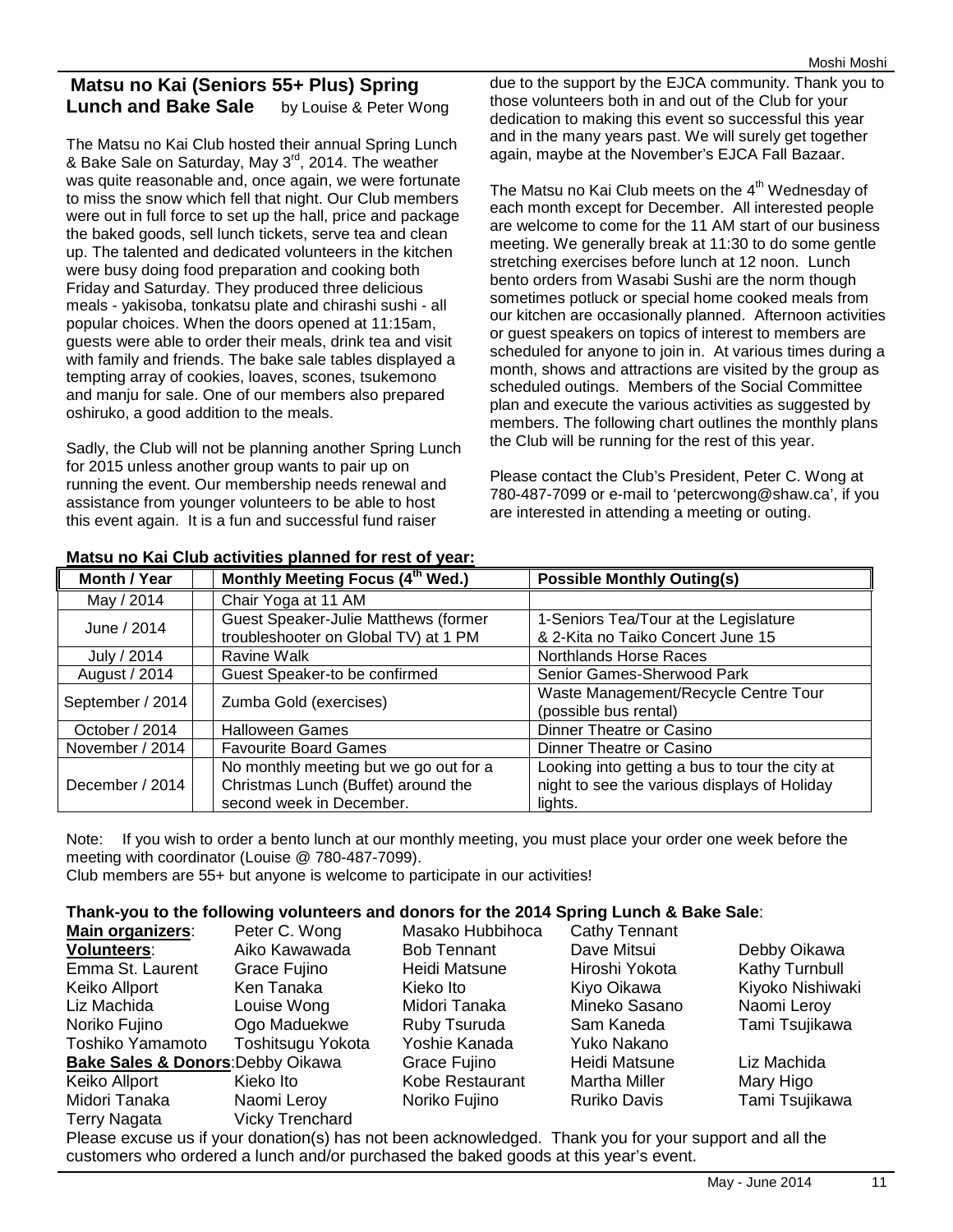



**Kita no Taiko Concert** by Brenda Madsen

Kita no Taiko, Alberta's oldest Japanese Drumming group, is proud to present "Ki" a full length performance of music and movement. Watch as traditional instruments are elevated to new artistic heights as powerful rhythms, beautiful choreography, and the human form create a breathtaking visual and musical experience. "Ki" represents the primal and mysterious melding of one's spirit with music, when the act of playing the drums with others stirs emotions.

Join us for an unforgettable experience of culture, sound and visual arts. We look forward to seeing you at the Timms Centre for the Arts, U of A Campus, June 14 at 7 pm and June 15 at 2 pm. Tickets are available from Tix on the Square (www.tixonthesquare.ca) at 9930 102 Ave NW, Edmonton, AB T5J 5H7, Telephone 780-420-1757.

EJCA has **6 pairs of free tickets for the Saturday, June 14th show at 7:00 p.m.** Please contact EJCA by email (office@ejca.org) or phone (780-466-8166) with your name, email and/or phone number **by noon, June 5, 2014.** 

will be drawn and the winners notified by June  $7<sup>th</sup>$ .

'petercwong@shaw.ca'

Tix on the Square (www.tixonthesquare.ca), 9930 102 Ave NW, Edmonton, AB T5J 5H7, 780-420-1757



780-487-7099

「松の会」春のランチとベークセール ルイーズ/ピーター・ワン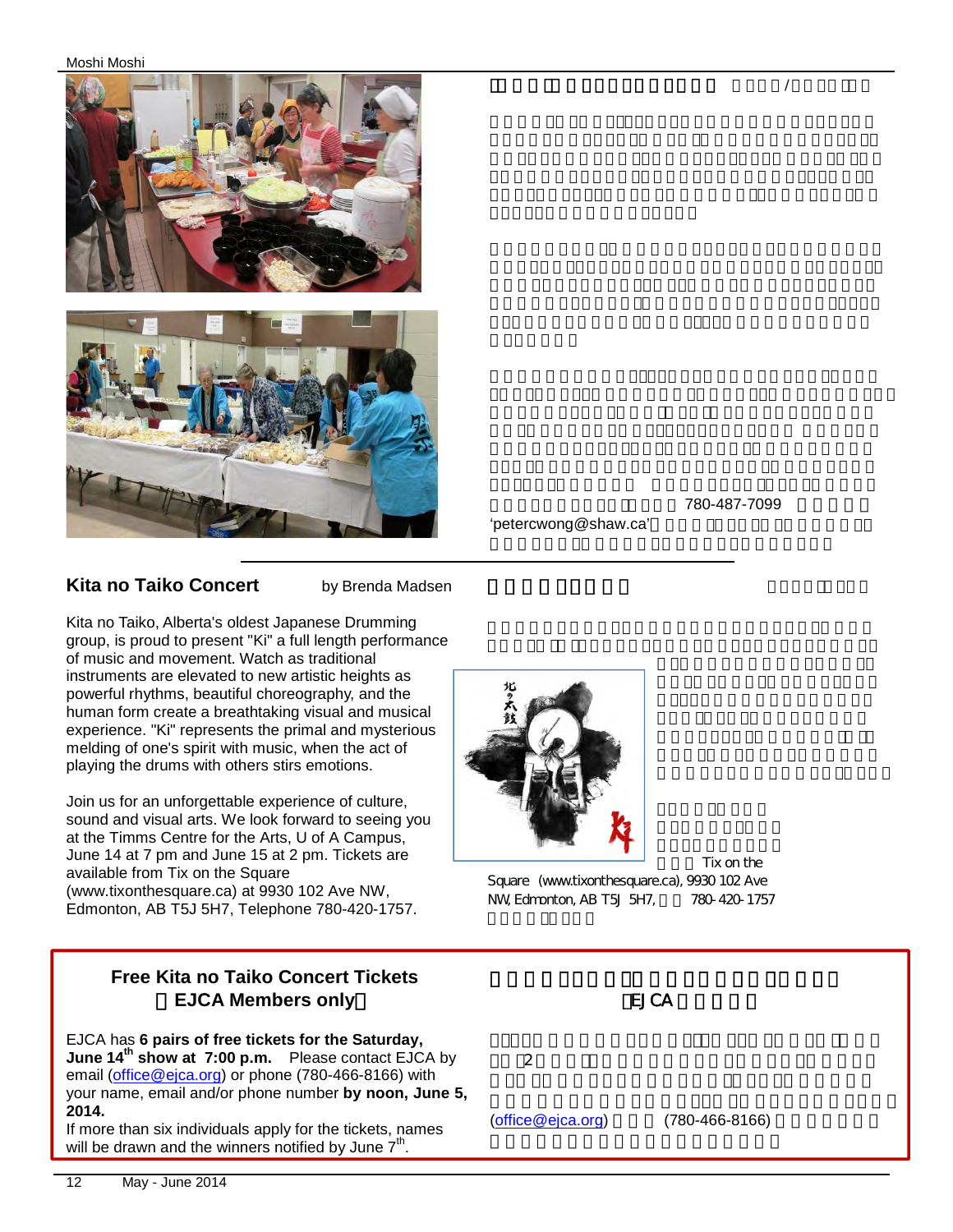## **VOLUNTEER AND DONOR APPRECIATION**

The EJCA Board would like to send its sincere thanks to all volunteers and donators. If your name is missing from the list, please inform David Mitsui so it can be noted in the next Moshi Moshi. Please help us to maintain an accurate list. **Senior Hockey - March 27, 28, 2014 Coordinators:** Keiko Oba Volunteers: Kyoko Watanabe Naomi Leroy Yukiko Nagakura **Kodomo no Hi – May 4, 2014 Coordinator:** Sanae Ohki **Volunteers:** Cheng Yann Beh Hiro Kubota Junko Froment Nozoki Nakayama **Craft Workshops -- Everyone Welcome….. No charge! by Cathy Tennant** Join our workshops to make Japanese ornaments and decorations from origami paper and Japanese fabrics. The items will be sold in the Japanese Pavilion at the Edmonton Heritage Festival on the August longweekend. Instructions and materials will be provided at no cost.  $3 \t 1 \t 2$ Learn how to make some omoshiroi (interesting) items like strings of cranes, boxes, earrings, charms for change purses and more….. Join us for all or some of the workshops! 6760-88 Street, Edmonton **PLACE:** EJCA Centre 6750 – 88 Street, Edmonton tennant@shaw.ca 780-436-**DATES and TIMES:** 6291 Monday June 23 1:00 – 4:00 p.m. Wednesday July 2 1:00 – 4:00 p.m. Wednesday July 9 7:00 – 9:00 p.m. **QUESTIONS:** Please contact Cathy Tennant at tennant@shaw.ca OR 780-436-6291 雑貨 ちりめん退付(周辺さく) **NOW HIRING Looking For:** - Customer Service position - Japanese and English speaker - Flexible hours, Competitive wages, Friendly staff **Correction**  - Tailoring skills optional The picture used for "Japanese Language Contest for High Tony the Tailor Ltd. School in Alberta" on page 9 of the March/April Moshi Moshi was Phone: (780) 426-4654 taken by Dam Yuki, a student 10172 104 Street volunteer. The name of a photographer was missing.M/T/W/F: 10am-6pm; Thurs: 10am-7pm; Sat: 10am-3pm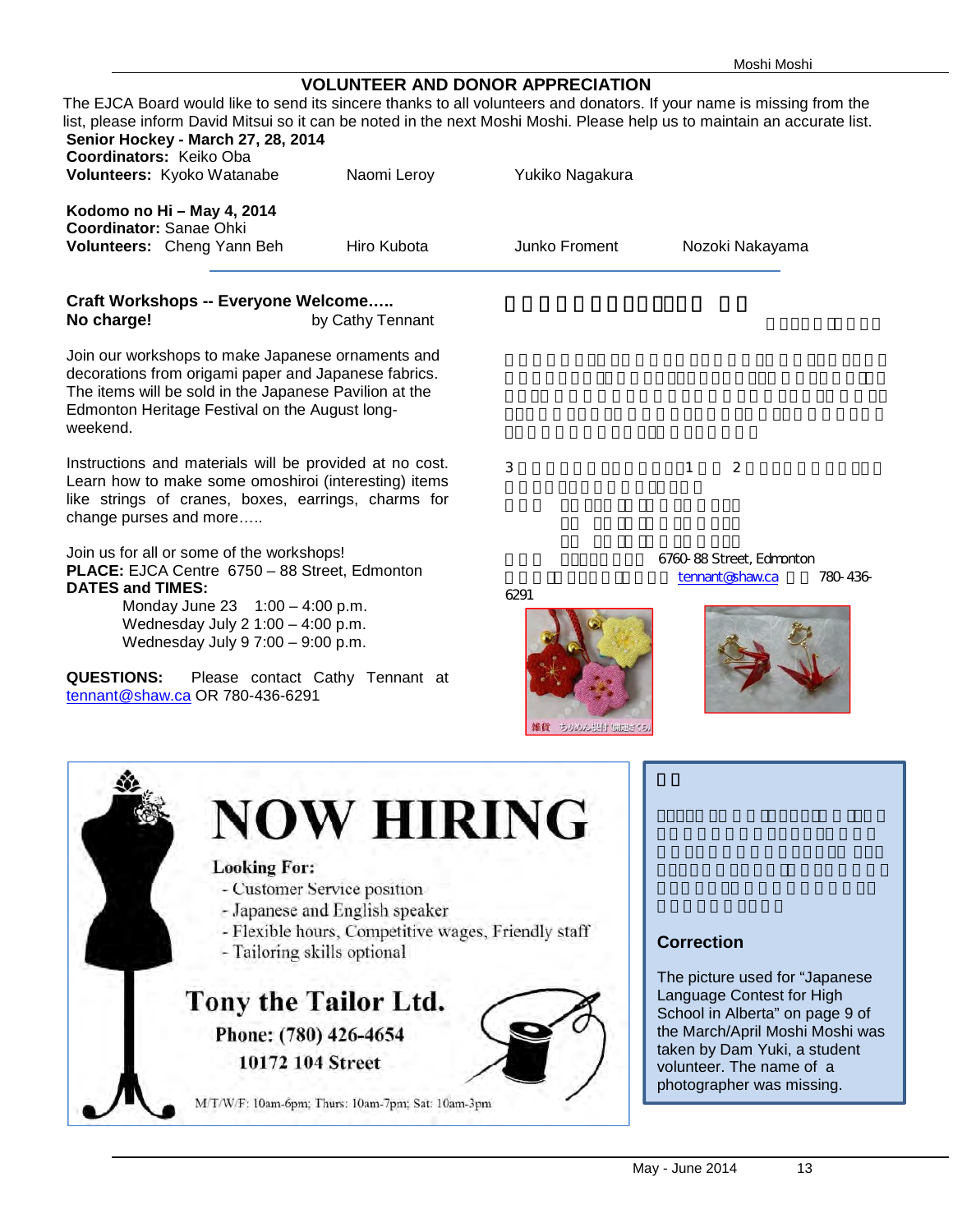



9802 - 76 Avenue (Zion Baptist Community Church)

e-mail: jcch@telus.net

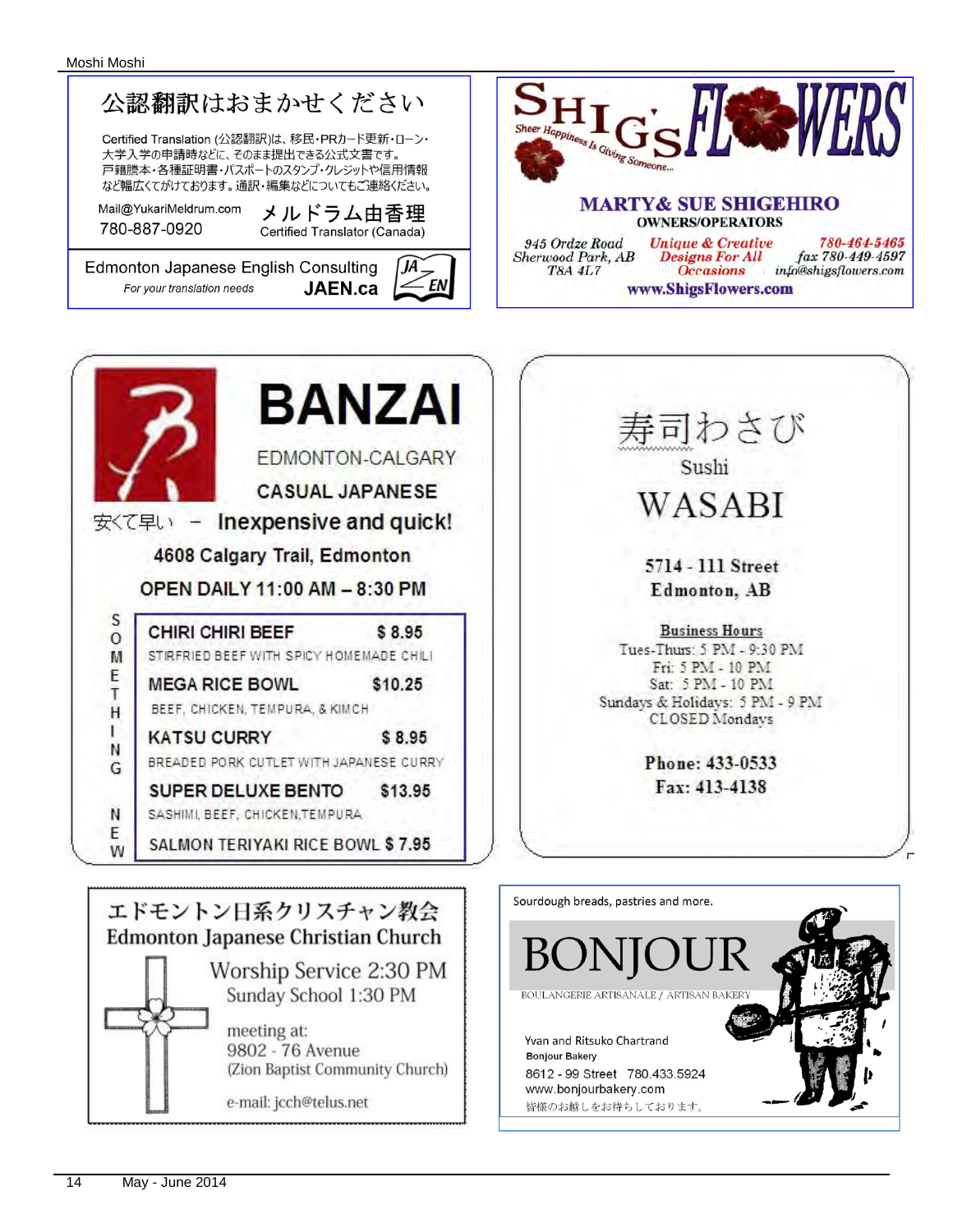

The Edmonton Japanese Community Association wishes to extend its deepest condolences to the family and friends of Kevin George who passed away suddenly on May 4, 2014. Kevin was the sensei of the Ju-Jitsu Go-Shin-Do Ryu Club which meets at the EJCA Centre. He was a familiar presence at events over the past few years and very generously donated security services to the EJCA Fund-Raising Sales and Auction following the 2011 tsunami in Japan.

| <b>EJCA</b> | <b>EJCA</b> |             | 2014 5 4 |  |  |
|-------------|-------------|-------------|----------|--|--|
|             |             | <b>EJCA</b> |          |  |  |
|             |             |             |          |  |  |
|             |             |             |          |  |  |
|             |             |             |          |  |  |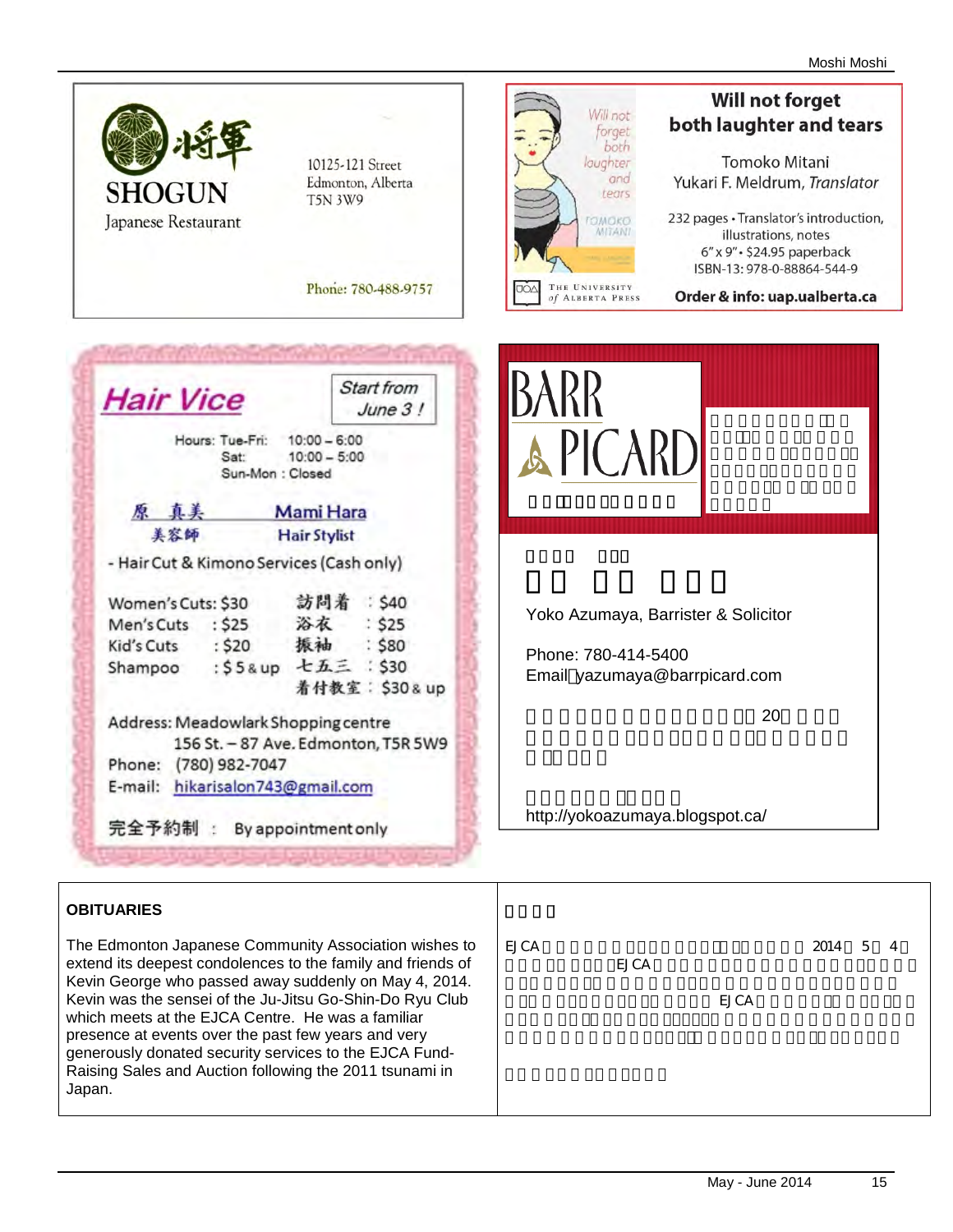# **Directory of EJCA Affiliated Clubs and Groups**

**Awa Odori** - Japanese Folk Dance Practices: 2nd Sunday of each month, 10:00 am - 12:00 noon Contact: Emiko Kinoshita at 780-451-6196

### **Bonsai Club**

Meetings: 3rd Thursday of each month, 7:30-9:30 pm Contact: Les Dowdell at <hokkoku@telusplanet.net>

**Calligraphy - Keifukai of Edmonton**  Contact: Kyoko Waida at <waida@telus.net>

**Chigiri-e Art** - Torn Paper Artwork Creation Contact: Keiko Frueh at 780 436-5843

**EJCA Art Club** - Watercolour Painting Contact: Yumiko Hoyano at <yumiko@shaw.ca>

**Edmonton Gojukai Karate Club** 

Tuesdays and Thursdays (except holidays) Children, 7-12 years of age: 6:00-7:00 PM Youths, 13-17 years of age: 7:00-8:15 PM Contact: John Priegert 780 436-1825 <priegert@telus.net>

#### **Ju-Jitsu Go-Shin-Do Ryu Club**

Practice Saturdays 9:30 am to noon.

Contact: TBD

# **Karaoke Club**

Practices: 1st & 3rd Friday of each month, 8:30-11:00 pm Contact: Takashi Ohki at 780 459-3862

## **Kendo & Naginata Club**

Meetings: 2nd & 4th Friday of each month at 7:00 pm Contact: info@eknc.org, website: <www.eknc.org>

**Kita No Taiko** - Japanese Drumming Practices: Mondays and Wednesdays from 7 pm Contact: 780 431-0300 or <info@kitanotaiko.ca>

Website: <www.kitanotaiko.ca>

#### **Ikebana Club**

Contact: Jean-Marcel Duciaume at 780 803-5690 <jmduciaume@gmail.com>

**Matsu no Kai** - EJCA Seniors Activities (55 years and up) Contact: Peter C. Wong at 780 487-7099 or <petercwong@shaw.ca>

**Nihongo Kaiwa Club** – Japanese Conversation Mondays  $5 - 7$  pm (except holidays) Contact: Carol Rushworth at < rushwrth@telus.net >

**Nihongo Kids Club** - Japanese Communication for Kids Thursdays 12:30 – 2:00 pm Contact: Yasumi Harada at < edmontonkids@gmail.com >

**Nobara Chorus Group**  Practices: 1st & 3rd Wednesday and 3rd Sunday of each month, 10:00 am - 12:00 noon

Contact: Kyoko Waida at <waida@telus.net>

#### **Table Tennis**

Practices: 1st & 3rd Sunday of each month, 1:00-3:00 pm Contact: Sanae Ohki at < sanaeohki@shaw.ca >

## **Tea Ceremony for Beginner Club**

Furo Style practice

Contact: Victoria Chum at <angesess@gmail.com>

**Wakaba Kai** - Traditional Japanese Dance Contact: Keiko Frueh at 780 436-5843

**Women's Gojukai Karate Club**  Contact: Dana Nawata at < dnawata@shaw.ca>



# **EJCA Centre Garden**

Some spring pruning of the trees has been done, and a general cleanup of old leaves. The flower bed requested by seniors has been installed near the fountain, so I hope to see many blooms planted soon. Other plans are being made, and it would be very nice if some volunteers stepped forward to weed and water, or keep the gravel raked and stepping stones swept. Please contct John Priegert.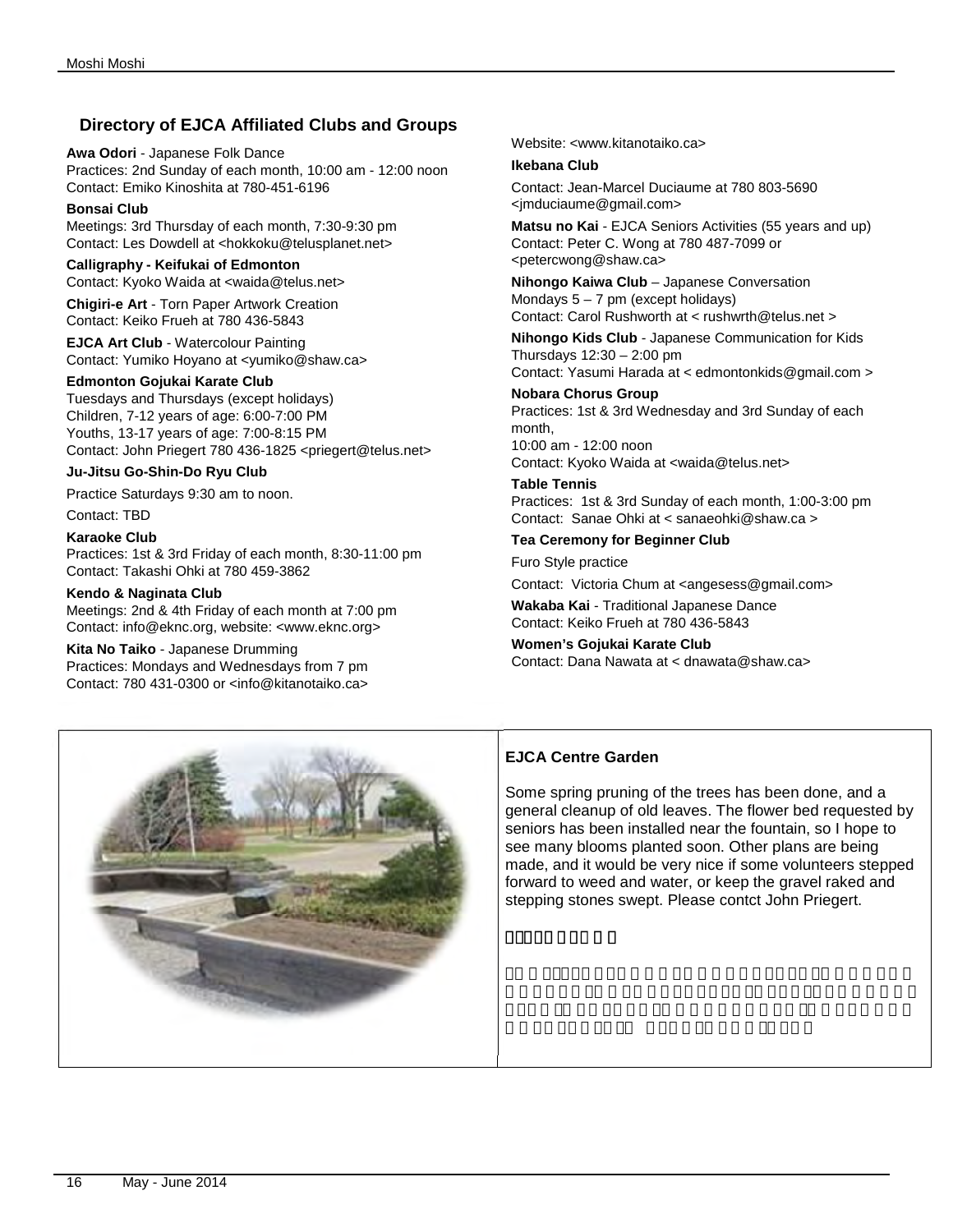# **2013 - 2014 EJCA Board of Directors & Committees**

**President** 

David Mitsui <david.mitsui@ualberta.ca>

**1st Vice-President**  Yoko Azumaya <yokoazumaya@yahoo.com> Jim Hoyano

**2nd Vice-President**  Sanae Ohki <sanaeohki@shaw.ca>

**Secretary**  Louise Wong <louisewong@shaw.ca>

**Treasurer** Enko St. Laurent <enchan@shaw.ca>

**EJCA Board Directors**  Cathy Tennant <tennant@shaw.ca>

David Mueller <mueller.da@hotmail.com> Nancy Cyr <jkhoyano@shaw.ca>

**Communications Director** Sanae Ohki

**Membership Director**  Yoko Azumaya

**Finance Committee**  Cathy Tennant Grant Shikaze Jim Hoyano

**Library Committee** Carol Brandly Cathy Tennant David Sulz Liz Machida Sanae Ohki

**Past President**  Stephanie Bozzer

**Scholarship& Grant Committee** David Mitsui Daiyo Sawada

**Culture Programs Committee**  Sanae Ohki Yukiko Nagakura

**EJCA-Argyll Joint Committee**  David Mitsui Sanae Ohki

**Garden Committee** 

John Priegert Les Dowdell Yumiko Hoyano

**History Project Committee**  Cathy Tennant Daiyo Sawada David Sulz Jim Hoyano Sanae Ohki

**NAJC Liaison** David Mitsui

**Heritage Festival Liaison** Cathy Tennant

**Centre Manager** John Priegert < office@ejca.org >

# *Published by Edmonton Japanese Community Association*

*Editorial Address: 6750 - 88 Street Edmonton, Alberta T6E 5H6 Tel: (780) 466-8166 Fax: (780) 465-0376*  website: www.ejca.org e-mail: office@ejca.org

> *Editors: Takashi Ohki Sanae Ohki*

*"Moshi Moshi is a publication of the Edmonton Japanese Community Association. Its objective is to disseminate information of interest to the Japanese community and those interested in Japanese culture, including announcements of upcoming events.* 

**Deadline for Submissions for the Next Issue (Vol. 40, No. 6) is July 15, 2014** 

**Submission Deadlines for other upcoming issues:** 

Volume 41, No. 1 - September 15, 2014 Volume 41, No. 2 - November 15, 2014 Volume 41, No. 3 – January 15, 2015 Volume 41, No. 4 - March 15, 2015

# **EJCA Mission & Vision Statements**

# **Mission**

- · To facilitate the development of an inclusive and vibrant Japanese Canadian Community within a multicultural Edmonton.
- · To support the objectives of the National Association of Japanese Canadians by promoting respect and harmony among people of various cultures in the Edmonton area.

# **Vision**

· A dynamic and evolving community that sustains a sense of well-being built upon awareness of Japanese heritage in Canada.